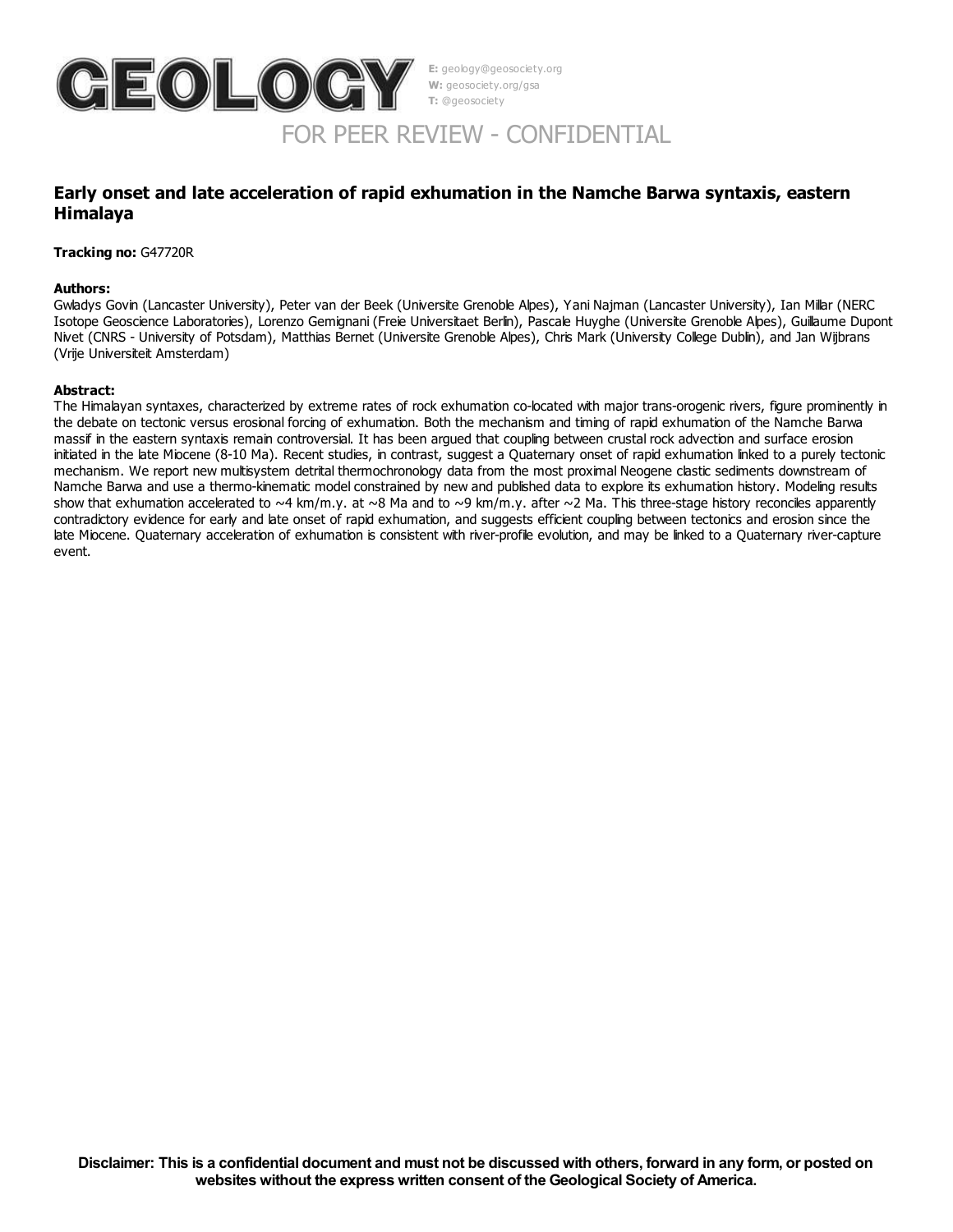- Early onset and late acceleration of rapid exhumation in the
- Namche Barwa syntaxis, eastern Himalaya
- 3 Gwladys Govin<sup>1†</sup>, Peter van der Beek<sup>2,3</sup>\*, Yani Najman<sup>1</sup>, Ian Millar<sup>4</sup>, Lorenzo Gemignani<sup>5‡</sup>,
- 4 Pascale Huyghe<sup>2</sup>, Guillaume Dupont-Nivet<sup>3,6</sup>, Matthias Bernet<sup>2</sup>, Chris Mark<sup>7§</sup>, Jan
- **Wijbrans<sup>5</sup>**
- *<sup>1</sup> Lancaster Environment Centre, Lancaster University, Lancaster, UK.*
- *<sup>2</sup> Université Grenoble Alpes, Institut des Sciences de la Terre (ISTerre), Grenoble, France.*
- *<sup>3</sup> Department of Geosciences, Potsdam University, Potsdam, Germany.*
- *<sup>4</sup> NERC Isotope Geosciences Laboratory, British Geological Survey, Keyworth, UK.*
- *<sup>5</sup> VU University, Department of Earth Sciences, Amsterdam, the Netherlands.*
- *<sup>6</sup> CNRS, Univ. Rennes 1, Géosciences Rennes, Rennes, France.*
- *<sup>7</sup> Department of Geology, Trinity College Dublin, Dublin, Ireland.*
- 
- † Deceased.
- \* Corresponding author: Peter van der Beek (vanderbeek@uni-potsdam.de).
- ‡ Now at: Institute of Geological Sciences, Freie Universität Berlin, Berlin, Germany.
- § Now at: School of Earth Sciences, University College Dublin, Dublin, Ireland.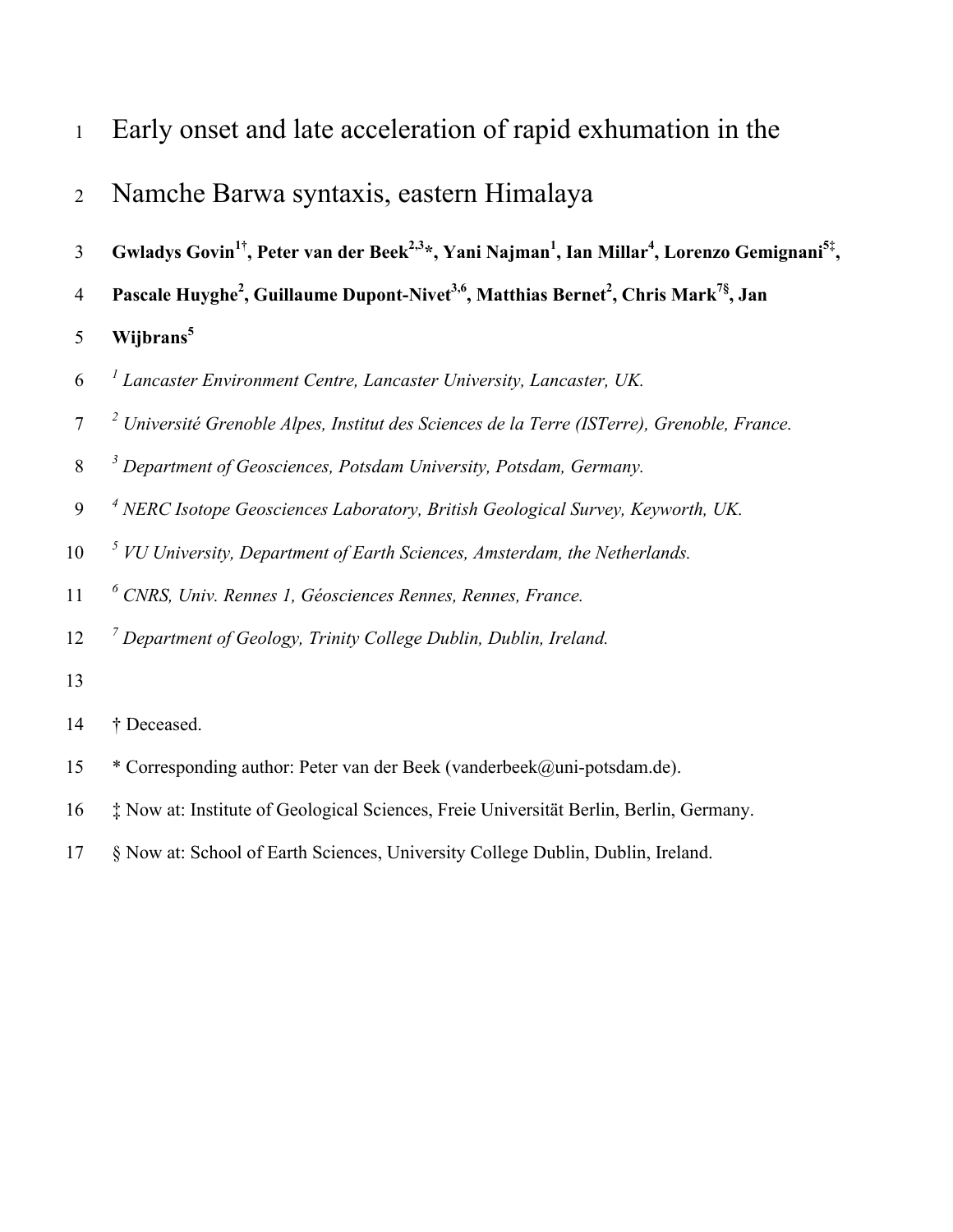### **ABSTRACT**

 The Himalayan syntaxes, characterized by extreme rates of rock exhumation co-located with major trans-orogenic rivers, figure prominently in the debate on tectonic versus erosional forcing of exhumation. Both the mechanism and timing of rapid exhumation of the Namche Barwa massif in the eastern syntaxis remain controversial. It has been argued that coupling between crustal rock advection and surface erosion initiated in the late Miocene (8-10 Ma). Recent studies, in contrast, suggest a Quaternary onset of rapid exhumation linked to a purely tectonic mechanism. We report new multisystem detrital thermochronology data from the most proximal Neogene clastic sediments downstream of Namche Barwa and use a thermo-kinematic model constrained by new and published data to explore its exhumation history. Modeling results show 28 that exhumation accelerated to  $\sim$ 4 km/m.y. at  $\sim$ 8 Ma and to  $\sim$ 9 km/m.y. after  $\sim$ 2 Ma. This three- stage history reconciles apparently contradictory evidence for early and late onset of rapid exhumation, and suggests efficient coupling between tectonics and erosion since the late Miocene. Quaternary acceleration of exhumation is consistent with river-profile evolution, and may be linked to a Quaternary river-capture event.

### **INTRODUCTION**

 The Nanga Parbat and Namche Barwa massifs, at the respective western and eastern syntaxial terminations of the Himalaya (Fig. 1) share characteristics that have focused research into the coupling between tectonics and surface processes (Zeitler et al., 2001b; Finnegan et al., 2008; Korup et al., 2010; Koons et al., 2013; Wang et al., 2014). Both massifs show young (<10 Ma) high-grade metamorphism and partial melting (Burg et al., 1998; Zeitler et al., 2001a; Booth et al., 2009; Zeitler et al., 2014), extreme relief, and rapid erosion (Burbank et al., 1996;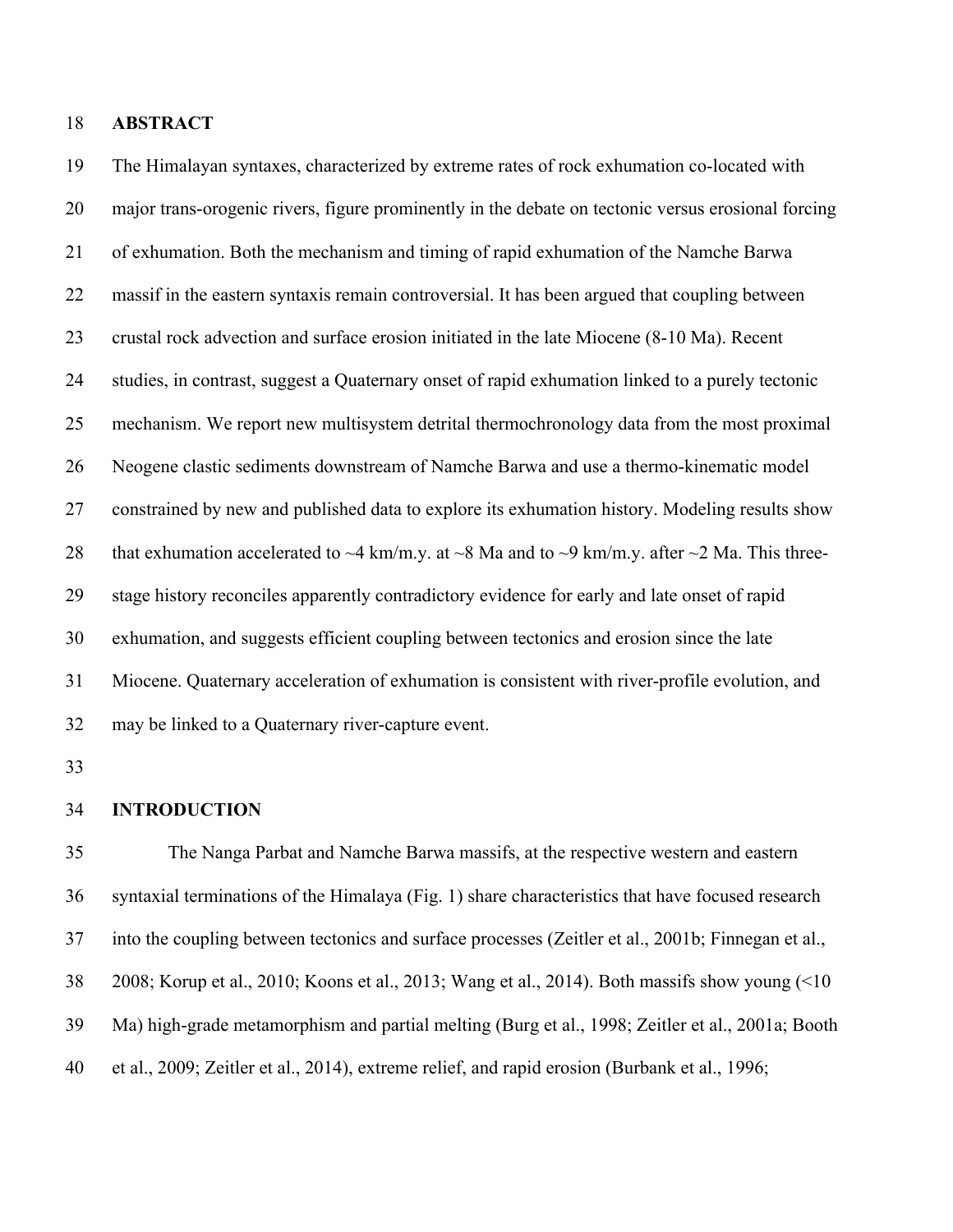Finnegan et al., 2008), expressed by exceptionally young thermochronologic ages (Stewart et al., 2008; Enkelmann et al., 2011; Bracciali et al., 2016; King et al., 2016). The two largest Himalayan rivers, the Indus and the Yarlung-Tsangpo-Siang-Brahmaputra, show hairpin bends and kilometer-scale steepened knick-zones as they cross these massifs (Fig. 1), sparking a debate on potential erosional controls on tectonics (Zeitler et al., 2001b; Finnegan et al., 2008; Seward and Burg, 2008; Wang et al., 2014; King et al., 2016).

 Several models seek to explain these remarkable features. Purely tectonic mechanisms include range-parallel buckling in the indentor-plate corner (Burg et al., 1998), uplift driven by a geometrically stiffened bend in the subducting plate (Bendick and Ehlers, 2014), and orogen- parallel crustal transport arising from velocity/strain partitioning (Whipp et al., 2014). In contrast, the tectonic-aneurysm model (Zeitler et al., 2001a, 2001b; Koons et al., 2013) calls for coupling between river incision and rapid exhumation, leading to local crustal weakening and focusing rock pathways into the weakened, rapidly eroding zone. The inflowing material promotes topographic relief growth, localized exhumation and crustal weakening, creating a positive feedback loop between tectonics and surface processes.

 Besides the mechanism, the timing of rapid exhumation is also controversial in the Namche Barwa massif. Early bedrock geochronology and thermochronology studies estimated 58 the onset of rapid exhumation at ~4 Ma (Burg et al., 1998; Seward and Burg, 2008), whereas more recent data (Booth et al., 2009; Zeitler et al., 2014) suggested 8-10 Ma. Detrital thermochronology studies from the Brahmaputra Valley, the Surma Basin (Bangladesh), and the Bengal Fan have proposed rapid syntaxial exhumation starting at either 4-6 Ma (Najman et al., 2019) or <3 Ma (Chirouze et al., 2013; Bracciali et al., 2016). This inconsistency may arise from downstream modification and dilution of characteristic syntaxial exhumation signals (Bracciali et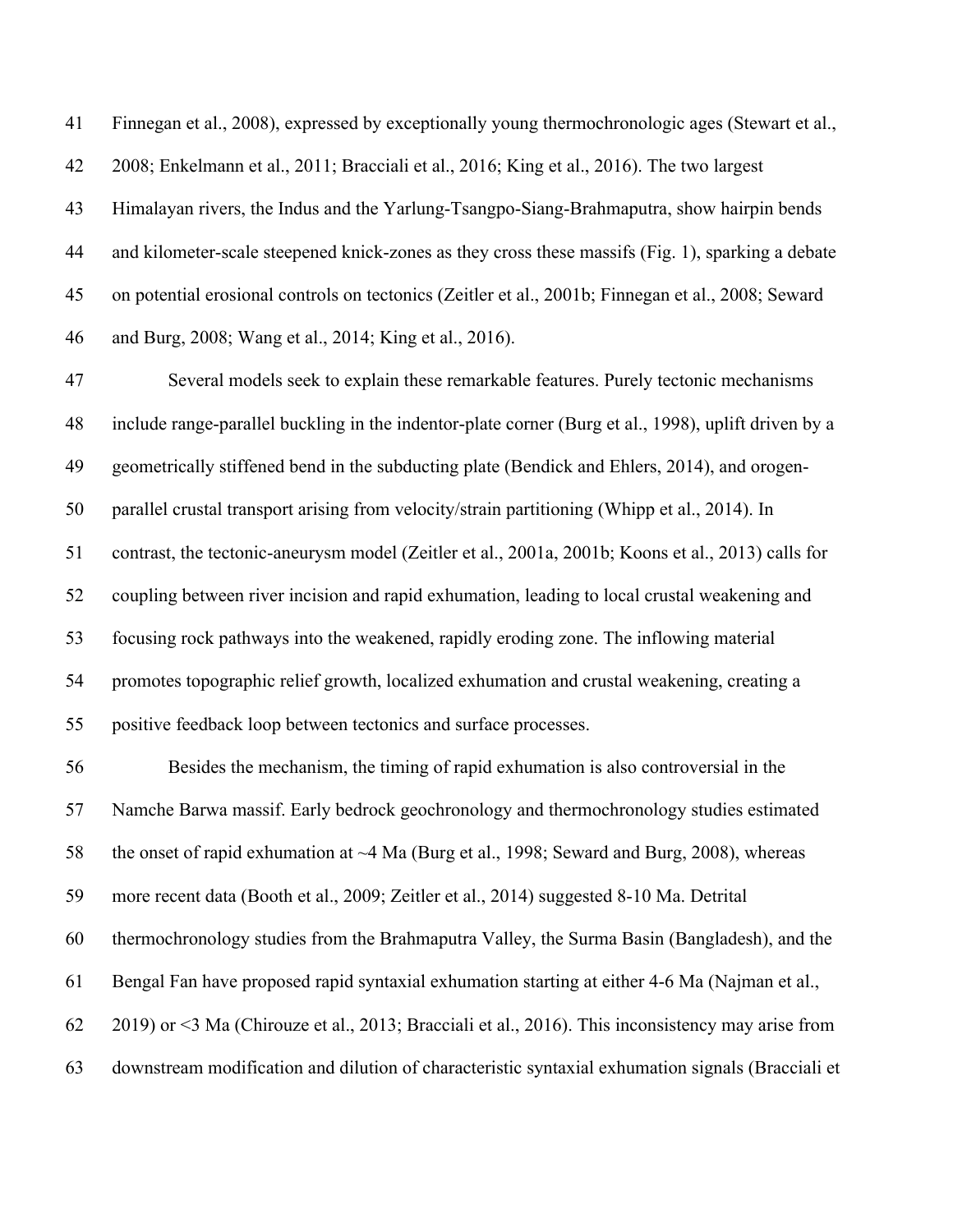al., 2016; Gemignani et al., 2018); the most robust signal is therefore expected in proximal sedimentary records. Lang et al. (2016) modeled detrital thermochronology data from the proximal Siji section (Fig. 1) to infer an onset of rapid exhumation in Namche Barwa at 5-7 Ma. To explore the exhumation history of the Namche Barwa syntaxis in more detail, we present new multisystem detrital thermochronology data from Neogene foreland-basin sandstone samples directly downstream of the syntaxis (Fig. 1) and interpret these using a thermo-kinematic inverse model.

# **NEW DETRITAL THERMOCHRONOLOGY DATA**

 We collected ten sandstone samples from three sedimentary sections close to the Siang- Brahmaputra confluence (Fig. 1). These sections are described by Govin et al. (2018), who also 74 determined depositional ages ranging from  $0.5 \pm 0.3$  Ma to  $10.0 \pm 2.0$  Ma (see Table DR1 in the  $\text{GSA}$  Data Repository<sup>1</sup>). Provenance data indicate that the source region for these deposits included the Namche Barwa massif (Govin et al., 2018). Here we present new zircon fission-77 track (ZFT), muscovite  ${}^{40}Ar/{}^{39}Ar$  (MAr) and rutile U-Pb (RUPb) data. Closure temperatures of 78 these thermochronometers range from ~300  $\degree$ C (ZFT) to >500  $\degree$ C (RUPb), depending on grain size, composition and cooling rate (Reiners et al., 2018; Fig. DR5). As we target the signal from Namche Barwa, inferred to be the most rapidly exhuming part of the sediments' source area, we employ the minimum-age approach (Galbraith, 2005) to determine the youngest detrital age populations (see Data Repository for details). Sample preparation and analytical methods are reported in the Data Repository; single-grain ages are in Tables DR2-DR4 and Figures DR1- DR3. All ages are interpreted as cooling ages, as justified in the Data Repository. A plot of the minimum ages of our samples together with literature data as a function of

depositional age (Fig. 2), shows two distinct groups: for all three thermochronometers, samples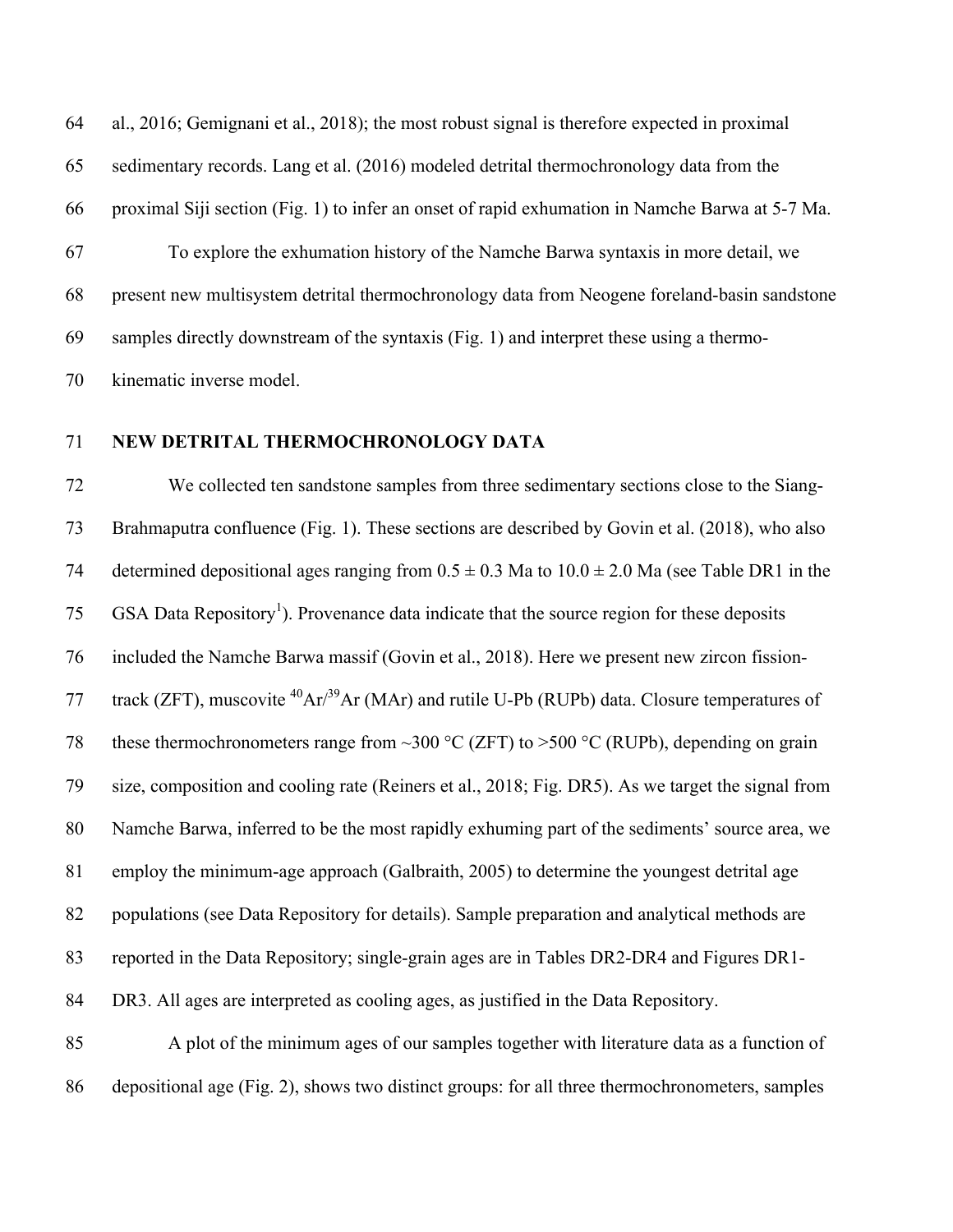87 with depositional ages  $>7.5$  Ma have lag times (Bernet et al., 2001) that are  $>5$  m.y., whereas 88 samples with depositional ages  $\leq$  7 Ma show short lag times (around 2-3 m.y.). The latter group also shows several age inversions, where the system with lower closure temperature (ZFT) has minimum ages older than those for higher closure-temperature systems (MAr, RUPb). Such inversions are expected at high exhumation rates in some circumstances (Reiners et al., 2018); alternatively, some of these minimum ages may be unreliable for analytical reasons (i.e., poor counting statistics for grains with low daughter-product abundance; see discussion in the Data Repository). We discriminate between "internally consistent" samples, yielding ages ordered with respect to system closure temperatures within a sample and increasing monotonically with depositional age for the same system between samples, and inconsistent samples, which do not meet these criteria.

### **QUANTIFYING NAMCHE BARWA EXHUMATION**

 The slope of the lag-time trend indicates whether exhumation rates were steady, increasing, or decreasing through time (Bernet et al., 2001). We used a Bayesian approach (Glotzbach et al., 2011) to fit single- and multi-tier linear regressions to the lag times of internally consistent minimum ages (see Data Repository). The results (Fig. DR4) indicate increasing exhumation before ~7 Ma, followed by rapid steady exhumation between ~7 Ma and 0.5-2.0 Ma, and probable further acceleration since 0.5-2.0 Ma indicated by the youngest 2-3 samples. However, the onset of rapid exhumation will precede the arrival of young grains in the sedimentary record because of (a) the time required to exhume rocks from the thermochronologic closure depth to the surface, and (b) the time required to re-equilibrate the crustal thermal structure.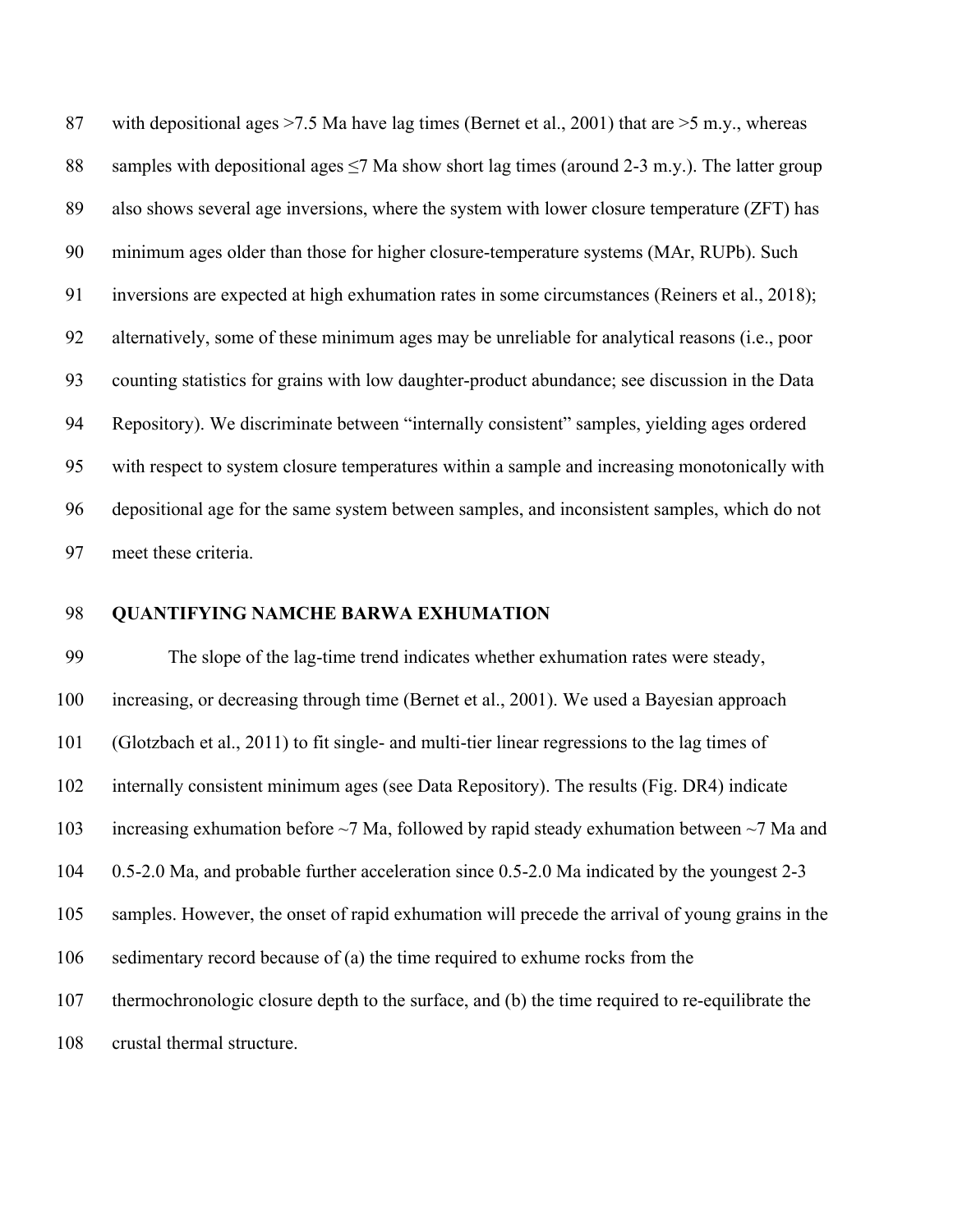| 109 | To better constrain the exhumation history, we used a 1-D version of the thermo-                                 |
|-----|------------------------------------------------------------------------------------------------------------------|
| 110 | kinematic code Pecube (Braun et al., 2012) to predict a time-series of cooling ages resulting                    |
| 111 | from step changes in exhumation rates, accounting for the effect of heat advection during                        |
| 112 | exhumation. Comparison with the detrital thermochronology data is achieved through                               |
| 113 | Neighborhood-Algorithm inversion; the model inverts for the exhumation rates and the timing of                   |
| 114 | rate changes (Braun et al., 2012). Inversions use either the full dataset or only the internally                 |
| 115 | consistent ages, and incorporate uncertainties in both minimum-peak ages and depositional ages.                  |
| 116 | Two-stage and three-stage exhumation scenarios were tested. A full description of the procedure                  |
| 117 | and the different inversions is provided in the Data Repository.                                                 |
| 118 | Our best-fit inversion uses the internally consistent dataset and implies a three-stage                          |
| 119 | exhumation history for the Namche Barwa massif, with an early $(8.2 \pm 1.8 \text{ Ma})$ onset of rapid          |
| 120 | exhumation and a late $(1.3 \pm 0.8 \text{ Ma})$ acceleration (Fig. 3). Initial, intermediate, and final         |
| 121 | exhumation rates are $0.9 \pm 0.4$ , $4.0 \pm 2.0$ , and $8.6 \pm 1.0$ km/m.y., respectively. The onset of rapid |
| 122 | exhumation at ~8 Ma is consistent with metamorphic Pressure-Temperature-time (PTt) paths                         |
| 123 | from the Namche Barwa massif (Palin et al., 2015). Predicted exhumation rates agree with                         |
| 124 | estimates from bedrock thermochronology (Seward and Burg, 2008; Zeitler et al., 2014;                            |
| 125 | Bracciali et al., 2016), including those indicating a recent $($ 1 Ma) acceleration (King et al.,                |
| 126 | 2016). The total amount of exhumation since $\sim$ 8 Ma predicted by our model is 42 $\pm$ 26 km; 1-4            |
| 127 | times the $\sim$ 15-20 km of exhumation since $\sim$ 8 Ma inferred from PTt data (Fig. DR8).                     |
|     |                                                                                                                  |

# **DISCUSSION**

 Exhumation rates in Namche Barwa prior to ~8 Ma are comparable with those elsewhere in the Greater Himalaya during the Neogene (e.g., Thiede and Ehlers, 2013), suggesting similar 131 tectonic processes. PTt data (Fig. DR8) suggest significant exhumation prior to ~8 Ma, captured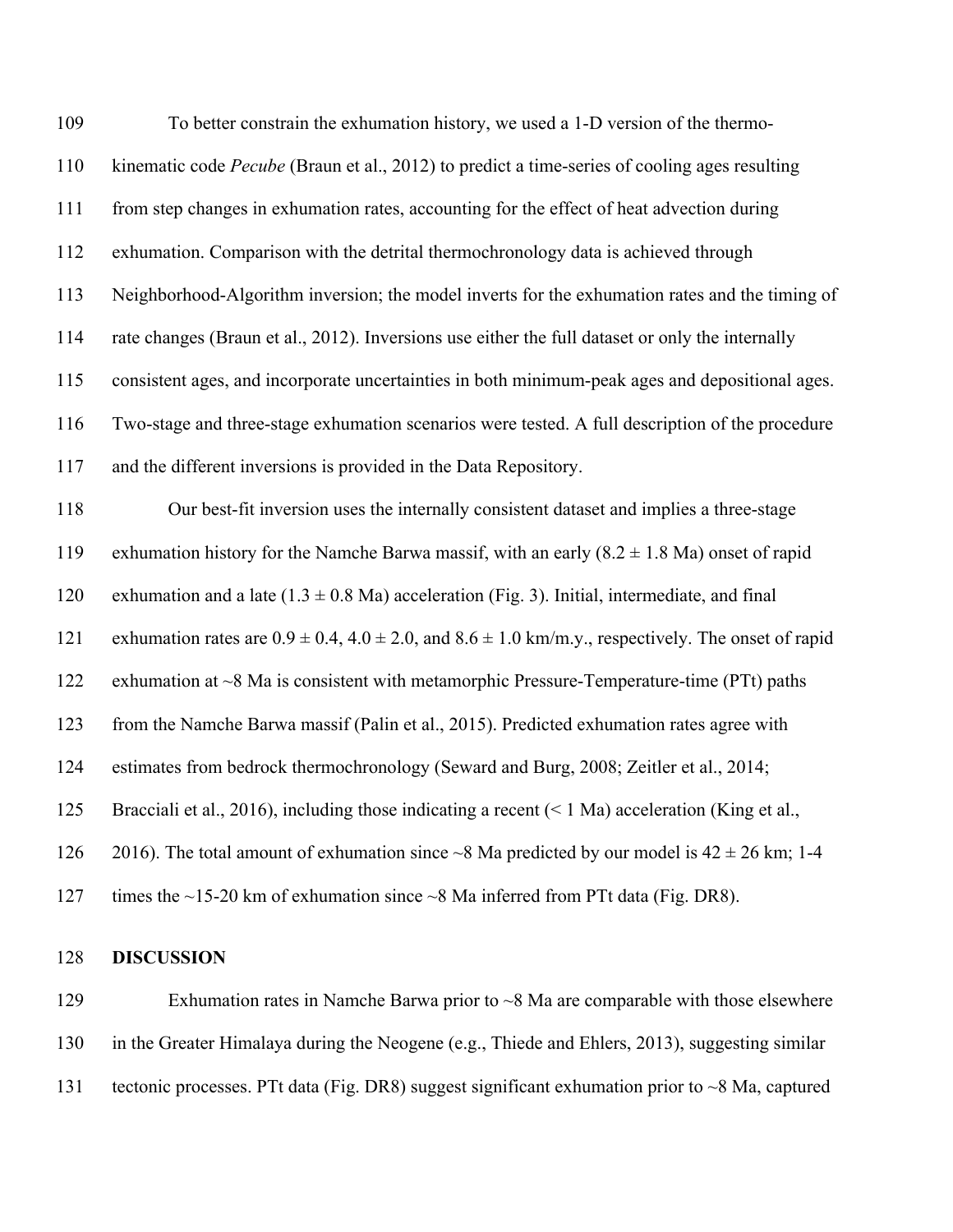by the initial phase of our model. In contrast, the clear evidence for accelerating exhumation at ~8 Ma and <2-3 m.y. lag times for all systems since that time, which we link to focused rapid exhumation in Namche Barwa, distinguish this easternmost detrital thermochronology record from those elsewhere in the Himalaya (e.g., Szulc et al., 2006; Chirouze et al., 2013). Our finding of sustained rapid exhumation since the late Miocene is consistent with previous work (Lang et al., 2016). However, inclusion of a high-temperature thermochronometer (RUPb) coupled with *Pecube* inversions allows us to reconstruct a more detailed three-stage exhumation history, reconciling previous apparently contrasting interpretations that emphasized either the earlier (~8 Ma; Booth et al., 2009; Zeitler et al., 2014) or later (<2 Ma; Wang et al., 2014; King et al., 2016) time of exhumation-rate change.

142 The onset of rapid exhumation at ~8 Ma is consistent with the scenario envisaged by Zeitler et al. (2014). The discrepancy between the amount of post ~8 Ma exhumation predicted by our data and that inferred from PTt data, for all but our lowest predicted exhumation rates, implies lateral inflow of mid-crustal material, consistent with the tectonic-aneurysm model (Zeitler et al., 2001a, 2001b; Koons et al., 2013). Thus, efficient coupling between crustal rock 147 advection and surface erosion may have initiated at  $\sim$ 8 Ma, requiring the existence of a large through-going river system at that time. Whereas sedimentary provenance data record a drainage 149 connection between the Yarlung-Tsangpo and the Brahmaputra since the early Miocene (~18) Ma; Lang and Huntington, 2014; Bracciali et al., 2015; Blum et al., 2018), it is unclear when the drainage pathway through the Namche Barwa massif via the Siang was established (Govin et al., 2018).

 The trigger for rapid exhumation in Namche Barwa remains debated. It could have been initiated by indentor-corner dynamics (Burg et al., 1998; Bendick and Ehlers, 2014), with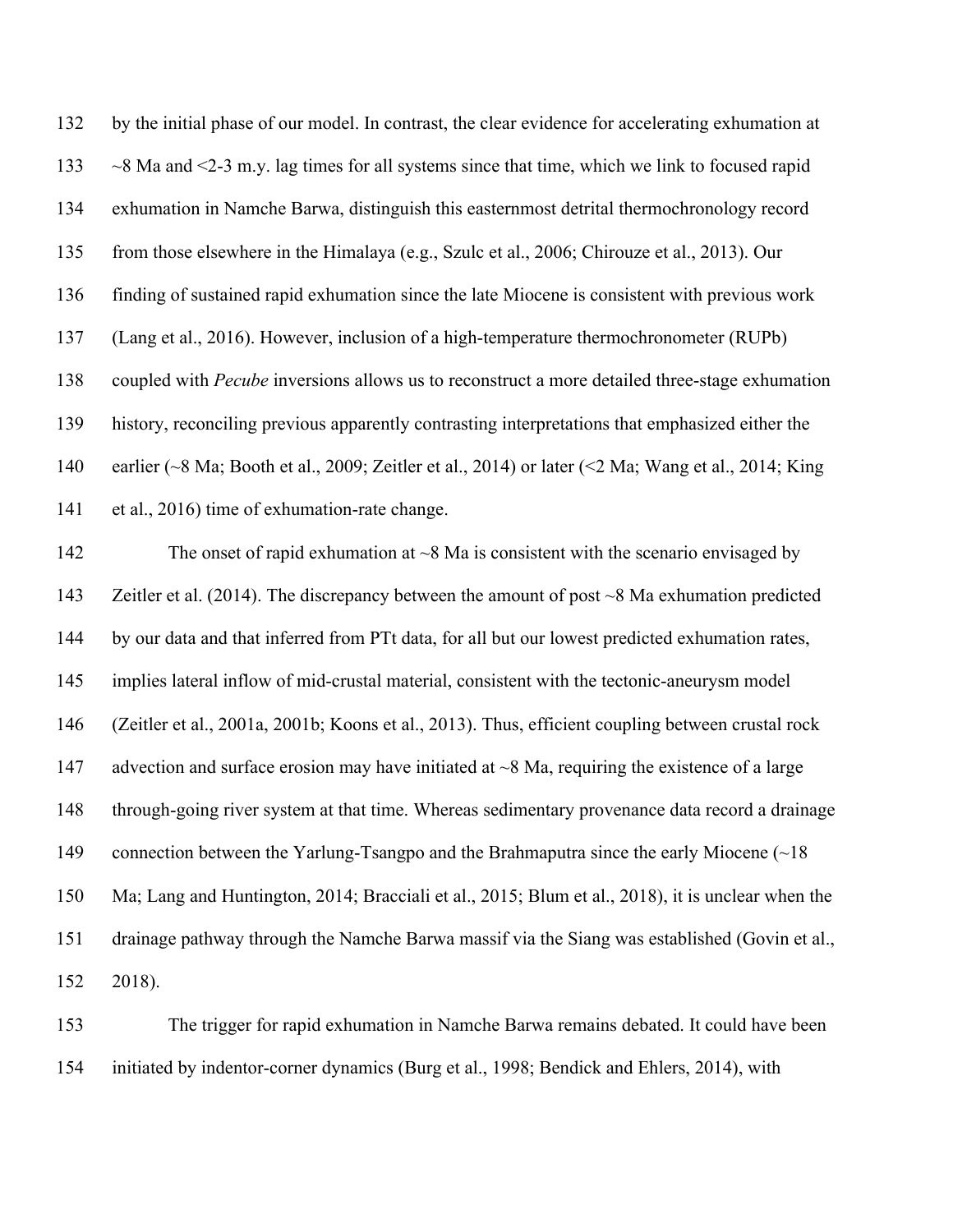coupling between river incision and rapid exhumation developing subsequently, or it could have resulted from capture of the Yarlung-Tsangpo by the Siang shortly before ~8 Ma. The latter scenario is consistent with river-incision patterns upstream of Namche Barwa, which have been interpreted to record a wave of incision migrating upstream since ~10 Ma (Schmidt et al., 2015). However, that scenario requires prior Yarlung-Tsangpo drainage to the foreland via another, as yet unconstrained, pathway; a prediction that may be tested by provenance analysis of proximal foreland sediment records from candidate fossil trans-orogenic river systems.

 Quaternary uplift of the Namche Barwa massif has been inferred from a thick wedge of post-2.6 Ma alluvium preserved immediately upstream (Wang et al., 2014; Fig. 4). This ponded sediment implies that rock uplift temporarily outpaced river incision, steepening the Siang river profile downstream. Quaternary capture of the Parlung river by the Yarlung-Tsangpo-Siang, as suggested by thermochronology (Seward and Burg, 2008; Zeitler et al., 2014) and provenance data (Lang and Huntington, 2014; Govin et al., 2018), would have increased erosional power in the gorge downstream of the capture point. In turn, this may have strengthened the feedback loop and triggered enhanced uplift and exhumation of Namche Barwa. River profiles provide insight into this possibility. The modern Yarlung-Tsangpo-Siang and Indus River profiles differ (Korup et al., 2010; Fig. 4), even though both flow through rapidly exhuming syntaxial massifs (Burbank et al., 1996; Zeitler et al., 2001b; Finnegan et al., 2008; Korup et al., 2010). The inferred pre- Quaternary profile of the Yarlung-Tsangpo-Siang resembles the modern Indus profile, with a more subdued knickzone across Namche Barwa and a morphologic plateau edge located farther upstream. Modeling of river incision (Koons et al., 2013) shows that the differences in modern 176 river profiles can be induced by differing rock-uplift rates in the syntaxial massifs of  $\sim$ 5 and  $\sim$ 10 177 mm/yr (Fig. 4), consistent with the recent acceleration our data imply.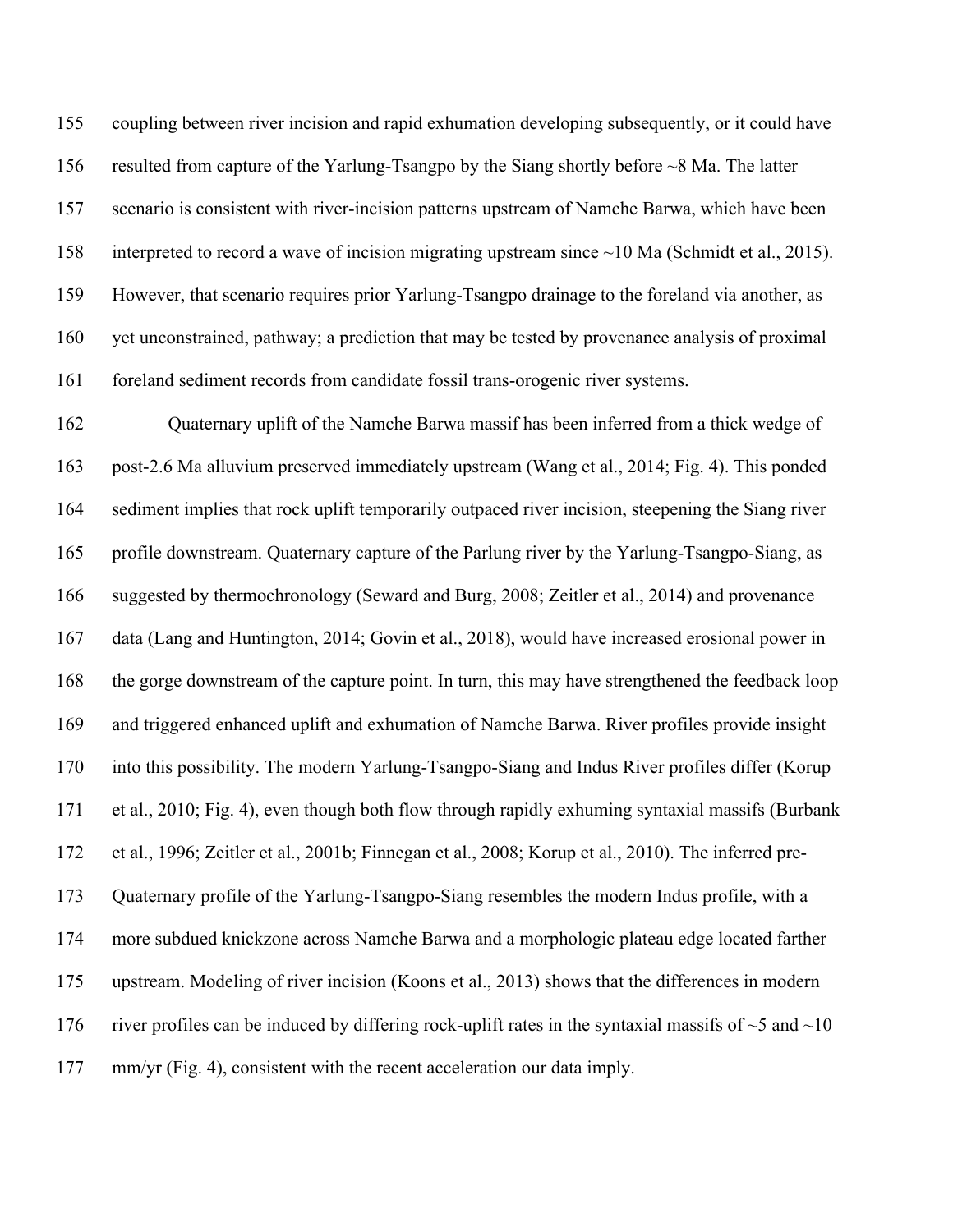# **CONCLUSIONS**

 Our new data and modeling reveal a three-stage exhumation history for Namche Barwa, reconciling previous studies focusing on either an early or a late onset of rapid exhumation. Our results suggest that coupling between crustal rock advection and surface erosion initiated in the late Miocene and strengthened during the Quaternary. They suggest a potential role for river capture events in initiating and strengthening tectonic-erosion couplings in a tectonic aneurysm.

# **ACKNOWLEDGMENTS**

- This work is part of the Marie Curie Initial Training Network *iTECC* funded by the EU REA
- (grant agreement 316966). Rutile U-Pb analyses were funded by NERC through the NIGL
- facility (IP-1500-1114). CM is funded by Science Foundation Ireland (18/SIRG/5559). E.
- Enkelmann, K. Lang and P. Zeitler provided constructive reviews.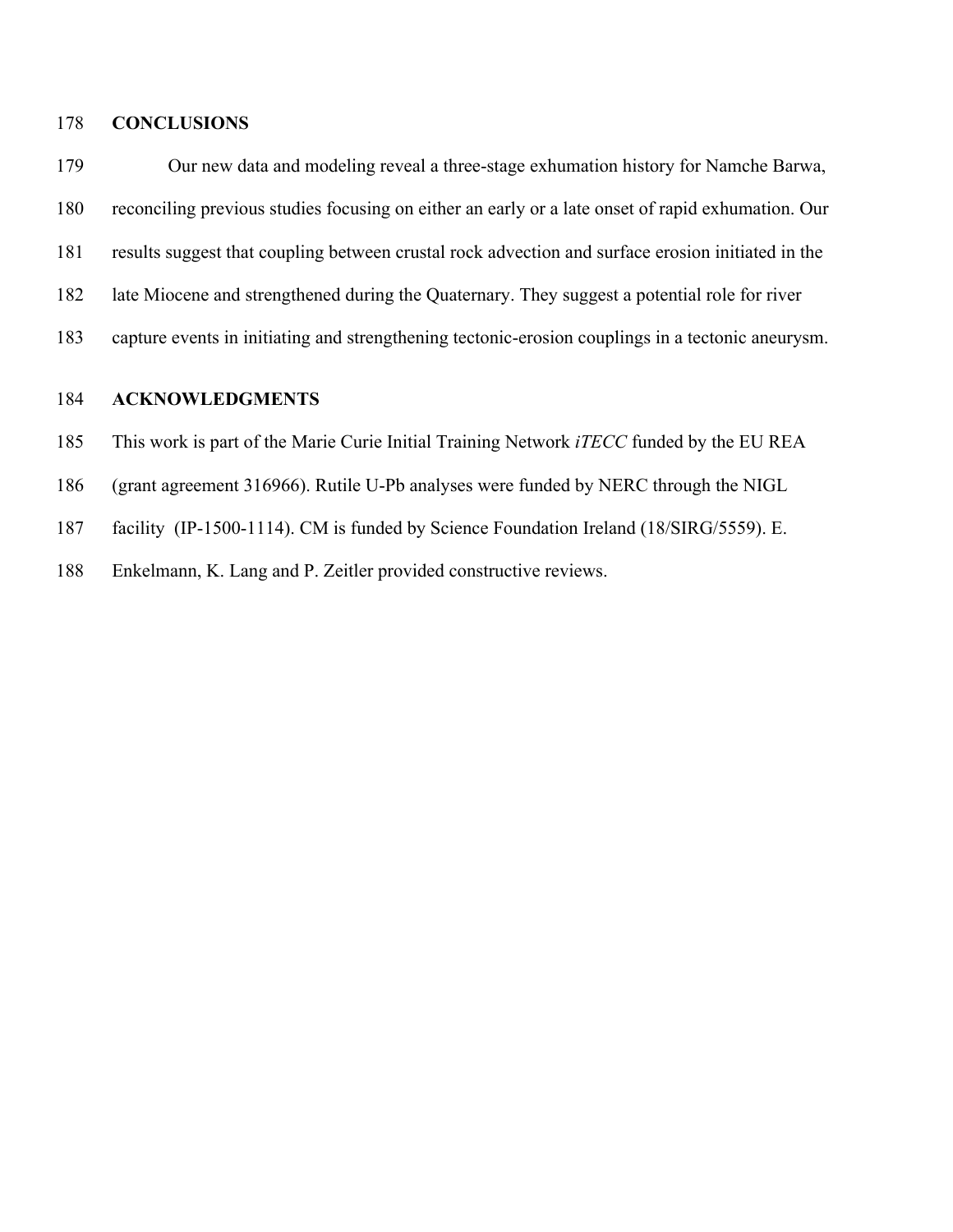# **REFERENCES CITED**

- Bendick, R., and Ehlers, T.A., 2014, Extreme localized exhumation at syntaxes initiated by subduction geometry: Geophysical Research Letters, v. 41, no. 16, p. 5861–5867, doi:
- 10.1002/2014GL061026.
- Bernet, M., Zattin, M., Garver, J.I., Brandon, M.T., and Vance, J.A., 2001, Steady-state
- exhumation of the European Alps: Geology, v. 29, no. 1, p. 35–38, doi: 10.1130/0091- 7613(2001)029<0035:SSEOTE>2.0.CO;2.
- Blum, M., Rogers, K., Gleason, J., Najman, Y., Cruz, J., and Fox, L., 2018, Allogenic and autogenic signals in the stratigraphic record of the deep-sea Bengal Fan: Scientific reports, v. 8, no. 1, p. 7–13, doi: 10.1038/s41598-018-25819-5.
- Booth, A.L., Chamberlain, C.P., Kidd, W.S.F., and Zeitler, P.K., 2009, Constraints on the
- metamorphic evolution of the eastern Himalayan syntaxis from geochronologic and
- petrologic studies of Namche Barwa: Geological Society of America Bulletin, v. 121, no. 3-
- 4, p. 385–407, doi: 10.1130/B26041.1.
- Bracciali, L., Najman, Y., Parrish, R.R., Akhter, S.H., and Millar, I., 2015, The Brahmaputra tale of tectonics and erosion: Early Miocene river capture in the Eastern Himalaya: Earth and Planetary Science Letters, v. 415, no. C, p. 25–37, doi: 10.1016/j.epsl.2015.01.022.
- Bracciali, L., Parrish, R.R., Najman, Y., Smye, A., Carter, A., and Wijbrans, J.R., 2016, Plio-
- Pleistocene exhumation of the eastern Himalayan syntaxis and its domal "pop-up": Earth Science Reviews, v. 160, p. 350–385, doi: 10.1016/j.earscirev.2016.07.010.
- Braun, J., van der Beek, P., Valla, P., Robert, X., Herman, F., Glotzbach, C., Pedersen, V., Perry,
- C., Simon-Labric, T., and Prigent, C., 2012, Quantifying rates of landscape evolution and
- tectonic processes by thermochronology and numerical modeling of crustal heat transport
- using PECUBE: Tectonophysics, v. 524-525, no. C, p. 1–28, doi:
- 10.1016/j.tecto.2011.12.035.
- Burbank, D.W., Leland, J., Fielding, E., and Anderson, R.S., 1996, Bedrock incision, rock uplift and threshold hillslopes in the northwestern Himalayas: Nature, v. 379, p. 505–510.
- Burg, J.P., Nievergelt, P., Oberli, F., and Seward, D., 1998, The Namche Barwa syntaxis:
- evidence for exhumation related to compressional crustal folding: Journal of Asian Earth
- Sciences, v. 16, no. 2-3, p. 239–252, doi: 10.1016/S0743-9547(98)00002-6.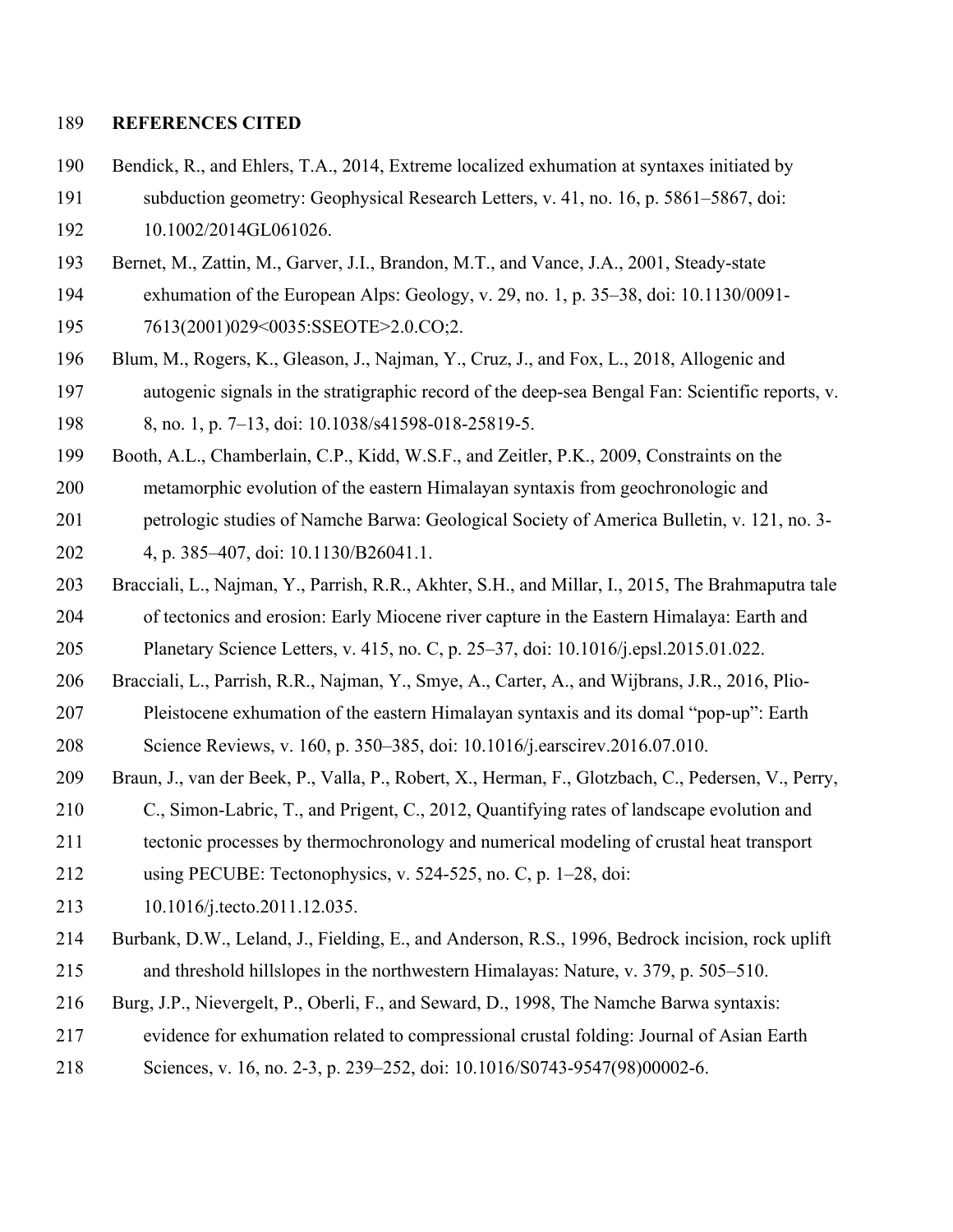- Chirouze, F., Huyghe, P., van der Beek, P., Chauvel, C., Chakraborty, T., Dupont-Nivet, G., and
- Bernet, M., 2013, Tectonics, exhumation, and drainage evolution of the eastern Himalaya
- since 13 Ma from detrital geochemistry and thermochronology, Kameng River Section,
- Arunachal Pradesh: Geological Society of America Bulletin, v. 125, no. 3-4, p. 523–538,
- doi: 10.1130/B30697.1.
- Enkelmann, E., Ehlers, T.A., Zeitler, P.K., and Hallet, B., 2011, Denudation of the Namche Barwa antiform, eastern Himalaya: Earth and Planetary Science Letters, v. 307, no. 3-4, p. 323–333, doi: 10.1016/j.epsl.2011.05.004.
- Finnegan, N.J., Hallet, B., Montgomery, D.R., Zeitler, P.K., Stone, J.O., Anders, A.M., and
- Yuping, L., 2008, Coupling of rock uplift and river incision in the Namche Barwa-Gyala
- Peri massif, Tibet: Geological Society of America Bulletin, v. 120, no. 1-2, p. 142–155, doi: 10.1130/B26224.1.
- Galbraith, R.F., 2005, Statistics for Fission Track Analysis: Boca Raton, Fl, Chapman and Hall/CRC, 218 pp.
- Gemignani, L., van der Beek, P.A., Braun, J., Najman, Y.M.R., Bernet, M., Garzanti, E., and Wijbrans, J.R., 2018, Downstream evolution of the thermochronologic age signal in the
- Brahmaputra catchment (eastern Himalaya): Implications for the detrital record of erosion:
- Earth and Planetary Science Letters, v. 499, p. 48–61, doi: 10.1016/j.epsl.2018.07.019.
- Glotzbach, C., van der Beek, P.A., and Spiegel, C., 2011, Episodic exhumation and relief growth
- in the Mont Blanc massif, Western Alps from numerical modelling of thermochronology
- data: Earth and Planetary Science Letters, v. 304, no. 3-4, p. 417–430, doi:
- 10.1016/j.epsl.2011.02.020.
- Govin, G., Najman, Y., Dupont-Nivet, G., Millar, I., van der Beek, P., Huyghe, P., O'Sullivan,
- P., Mark, C., and Vögeli, N., 2018, The tectonics and paleo-drainage of the easternmost
- Himalaya (Arunachal Pradesh, India) recorded in the Siwalik rocks of the foreland basin:
- American Journal of Science, v. 318, no. 7, p. 764–798, doi: 10.2475/07.2018.02.
- King, G.E., Herman, F., and Guralnik, B., 2016, Northward migration of the eastern Himalayan syntaxis revealed by OSL thermochronometry: Science, v. 353, no. 6301, p. 800–804, doi:
- 10.1126/science.aaf2637.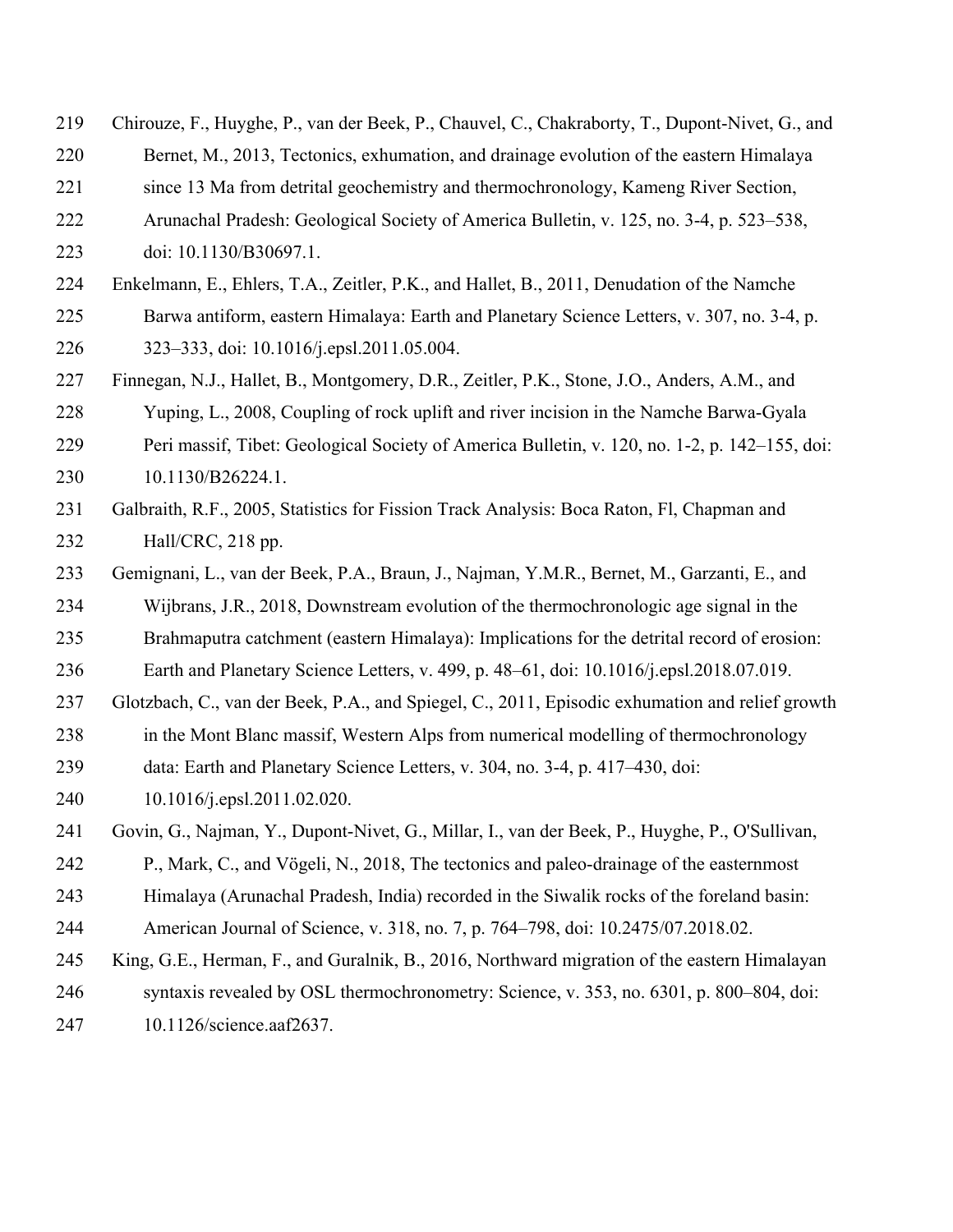- Koons, P.O., Zeitler, P.K., and Hallet, B., 2013, Tectonic aneurysms and mountain building, *in* Shroder, J., and Owen, L.A., eds., Treatise on Geomorphology vol. 5, Tectonic Geomorphology: San Diego, CA, Academic Press, p. 318-349.
- Korup, O., Montgomery, D.R., and Hewitt, K., 2010, Glacier and landslide feedbacks to topographic relief in the Himalayan syntaxes: Proceedings of the National Academy of Sciences, v. 107, no. 12, p. 5317–5322, doi: 10.1073/pnas.0907531107.
- Lang, K.A., and Huntington, K.W., 2014, Antecedence of the Yarlung–Siang–Brahmaputra River, eastern Himalaya: Earth and Planetary Science Letters, v. 397, no. C, p. 145–158, doi:

10.1016/j.epsl.2014.04.026.

 Lang, K.A., Huntington, K.W., Burmester, R., and Housen, B., 2016, Rapid exhumation of the eastern Himalayan syntaxis since the late Miocene: Geological Society of America Bulletin,

v. 128, no. 9-10, p. 1403–1422, doi: 10.1130/B31419.1.

- Najman, Y., Mark, C., Barfod, D.N., Carter, A., Parrish, R., Chew, D., and Gemignani, L., 2019, Spatial and temporal trends in exhumation of the Eastern Himalaya and syntaxis as determined from a multitechnique detrital thermochronological study of the Bengal Fan: Geological Society of America Bulletin, v. 131, no. 9-10, p. 1607–1622, doi:
- 10.1130/B35031.1.
- Palin, R.M., Searle, M.P., St-Onge, M.R., Waters, D.J., Roberts, N.M.W., Horstwood, M.S.A.,
- Parrish, R.R., and Weller, O.M., 2015, Two-stage cooling history of pelitic and semi-pelitic
- mylonite (sensu lato) from the Dongjiu-Milin shear zone, northwest flank of the eastern
- Himalayan syntaxis: Gondwana Research, v. 28, no. 2, p. 509–530, doi:
- 10.1016/j.gr.2014.07.009.
- Reiners, P.W., Carlson, R.W., Renne, P.R., Cooper, K.M., Granger, D.E., McLean, N.M., and
- Schoene, B. (2018). Geochronology and Thermochronology: Chichester, UK, John Wiley & Sons, 445 pp., doi:10.1002/9781118455876.
- Schmidt, J.L., Zeitler, P.K., Pazzaglia, F.J., Tremblay, M.M., Shuster, D.L., and Fox, M., 2015,
- Knickpoint evolution on the Yarlung river: Evidence for late Cenozoic uplift of the
- southeastern Tibetan plateau margin: Earth and Planetary Science Letters, v. 430, no. C, p.
- 448–457, doi: 10.1016/j.epsl.2015.08.041.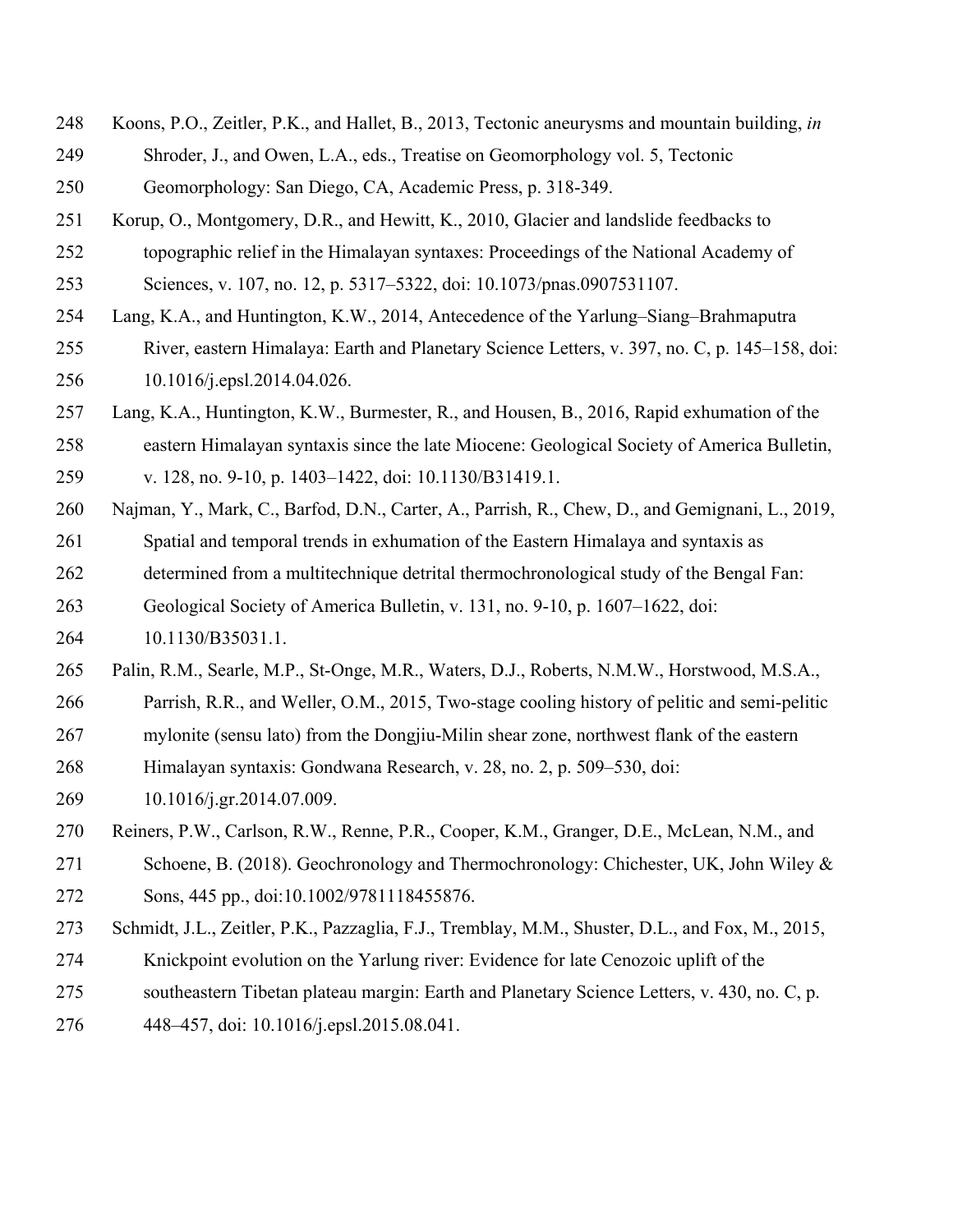- Seward, D., and Burg, J.-P., 2008, Growth of the Namche Barwa Syntaxis and associated evolution of the Tsangpo Gorge: Constraints from structural and thermochronological data:
- Tectonophysics, v. 451, no. 1-4, p. 282–289, doi: 10.1016/j.tecto.2007.11.057.
- Stewart, R.J., Hallet, B., Zeitler, P.K., Malloy, M.A., Allen, C.M., and Trippett, D., 2008,
- Brahmaputra sediment flux dominated by highly localized rapid erosion from the
- easternmost Himalaya: Geology, v. 36, no. 9, p. 711–39, doi: 10.1130/G24890A.1.
- Szulc, A.G., Najman, Y.M.R., Sinclair, H.D., Pringle, M., Bickle, M., Chapman, H., Garzanti,
- E., Andò, S., Huyghe, P., Mugnier, J.L., Ojha, T., and DeCelles, P., 2006, Tectonic evolution
- 285 of the Himalaya constrained by detrital  $^{40}Ar^{-39}Ar$ , Sm-Nd and petrographic data from the
- Siwalik foreland basin succession, SW Nepal: Basin Research, v. 18, no. 4, p. 375–391, doi:
- 287 10.1111/j.1365-2117.2006.00307.x.
- Thiede, R.C., and Ehlers, T.A., 2013, Large spatial and temporal variations in Himalayan denudation: Earth and Planetary Science Letters, v. 371-372, no. C, p. 278–293, doi: 10.1016/j.epsl.2013.03.004.
- Wang, P., Scherler, D., Liu-Zeng, J., Mey, J., and Avouac, J.P., 2014, Tectonic control of Yarlung Tsangpo Gorge revealed by a buried canyon in Southern Tibet: Science, v. 346, no. 6212, p. 978–981, doi: 10.1126/science.1259041.
- Whipp, D.M., Beaumont, C., and Braun, J., 2014, Feeding the "aneurysm": Orogen parallel mass transport into Nanga Parbat and the western Himalayan syntaxis: Journal of
- Geophysical Research: Solid Earth, v. 119, p. 5077–5096, doi: 10.1002/ 2013JB010929.
- Zeitler, P.K., Koons, P.O., Bishop, M.P., Chamberlain, C.P., Craw, D., Edwards, M.A.,
- Hamidulah, S., Qasim Jan, M., Khan, M.A., Khattak, M.U.K., Kidd, W.S.F., Lackie, R.L.,
- Meltzer, A.S., Park, S.K., et al., 2001a, Crustal reworking at Nanga Parbat, Pakistan:
- Metamorphic consequences of thermal-mechanical coupling facilitated by erosion:
- Tectonics, v. 20, no. 5, p. 712–728.
- Zeitler, P.K., Meltzer, A.S., Brown, L., Kidd, W.S.F., Lim, C., and Enkelmann, E., 2014,
- Tectonics and topographic evolution of Namche Barwa and the easternmost Lhasa block,
- Tibet: Geological Society of America Special Paper, v. 507, p. 23–58, doi:
- 10.1130/2014.2507(02).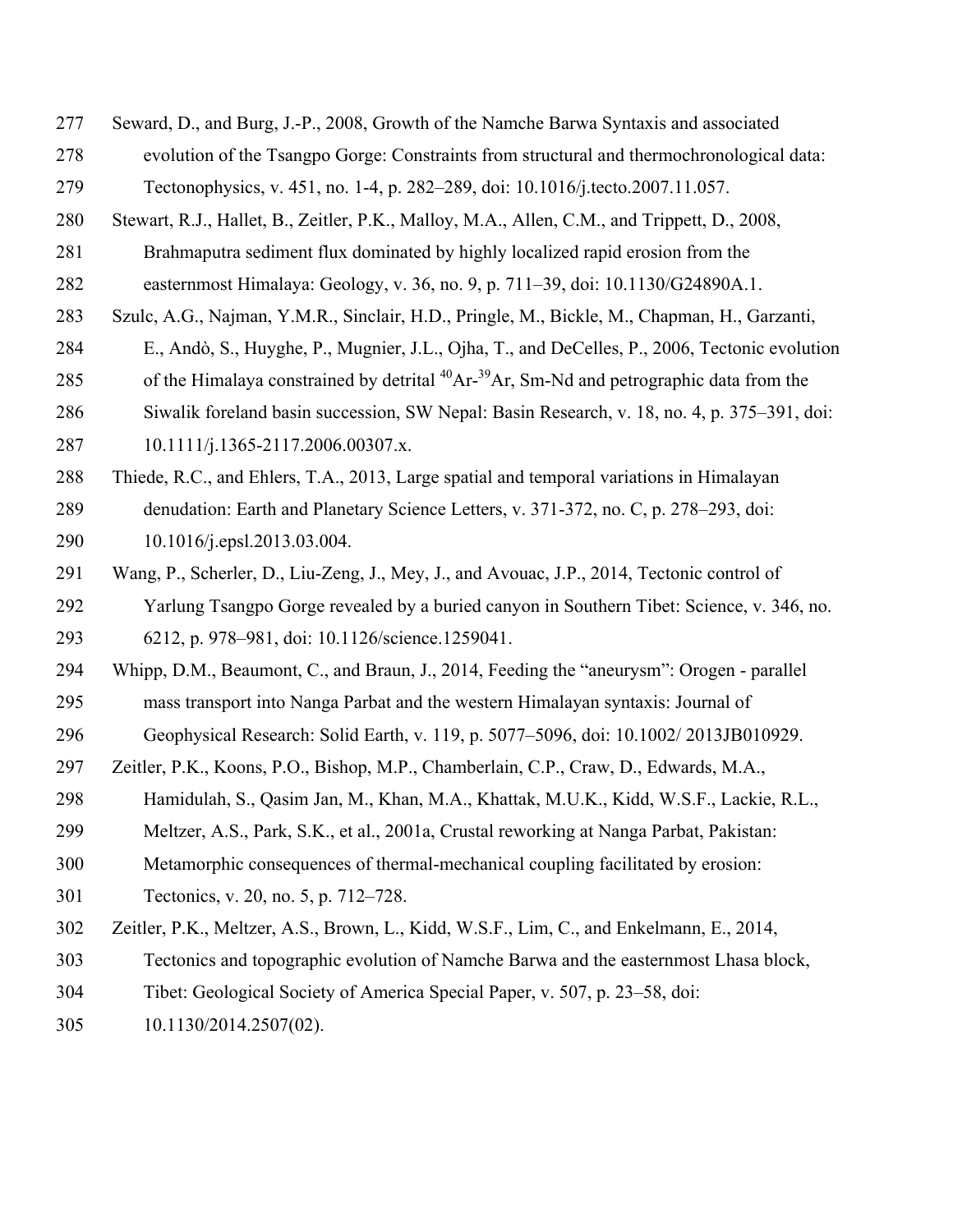Zeitler, P.K., Meltzer, A.S., Koons, P.O., Craw, D., Hallet, B., Chamberlain, C.P., Kidd, W.S.F., Park, S.K., Seeber, L., Bishop, M.P., and Shroder, J.F., 2001b, Erosion, Himalayan geodynamics, and the geomorphology of metamorphism: GSA Today, v. 11, no. 1, p. 4–9. 

# **FIGURE CAPTIONS**

 Figure 1. A: Topography, active faults (white) and major rivers (blue) of the Himalaya. Triangles show syntaxial massifs: NP – Nanga Parbat; NB – Namche Barwa. Box shows location of B. B: Eastern syntaxis, showing the Namche Barwa massif, Yarlung-Tsangpo-Siang-Brahmaputra River and sampling locations. Stars indicate the sampled sections; black lines show major faults. Orange and purple dashed lines are contours of zircon fission-track/zircon (U-Th)/He (ZFT/ZHe) 317 and biotite  ${}^{40}Ar^{39}Ar$  cooling ages <2 Ma, respectively (Gemignani et al., 2018). NB: Namche Barwa; GP: Gyala Peri; *IYSZ*: Indus-Yarlung Suture Zone; *NLT*: Nam La Thrust. Figure 2. Minimum peak ages for new and published data, as a function of depositional age. Selected lag-time contours (in m.y.) are shown as black lines. Data in lighter shade are internally inconsistent and not used in preferred modeling runs. ZFT: zircon fission track; MAr: Muscovite <sup>40</sup>Ar/<sup>39</sup>Ar; RUPb: Rutile U-Pb. Sample numbers (Table DR1) indicate section (REM: Remi; SG: Siang). Lang et al. (2016) samples are from the Siji section. Modern river-sand data are from Stewart et al. (2008), Enkelmann et al. (2011) (ZFT); Bracciali et al. (2016) (ZFT, RUPb); Lang et al. (2016), Gemignani et al. (2018) (MAr).

Figure 3. Result of preferred three-stage thermo-kinematic model inversion. A-C: individual

forward-model results (dots colored according to misfit) and posterior probability-density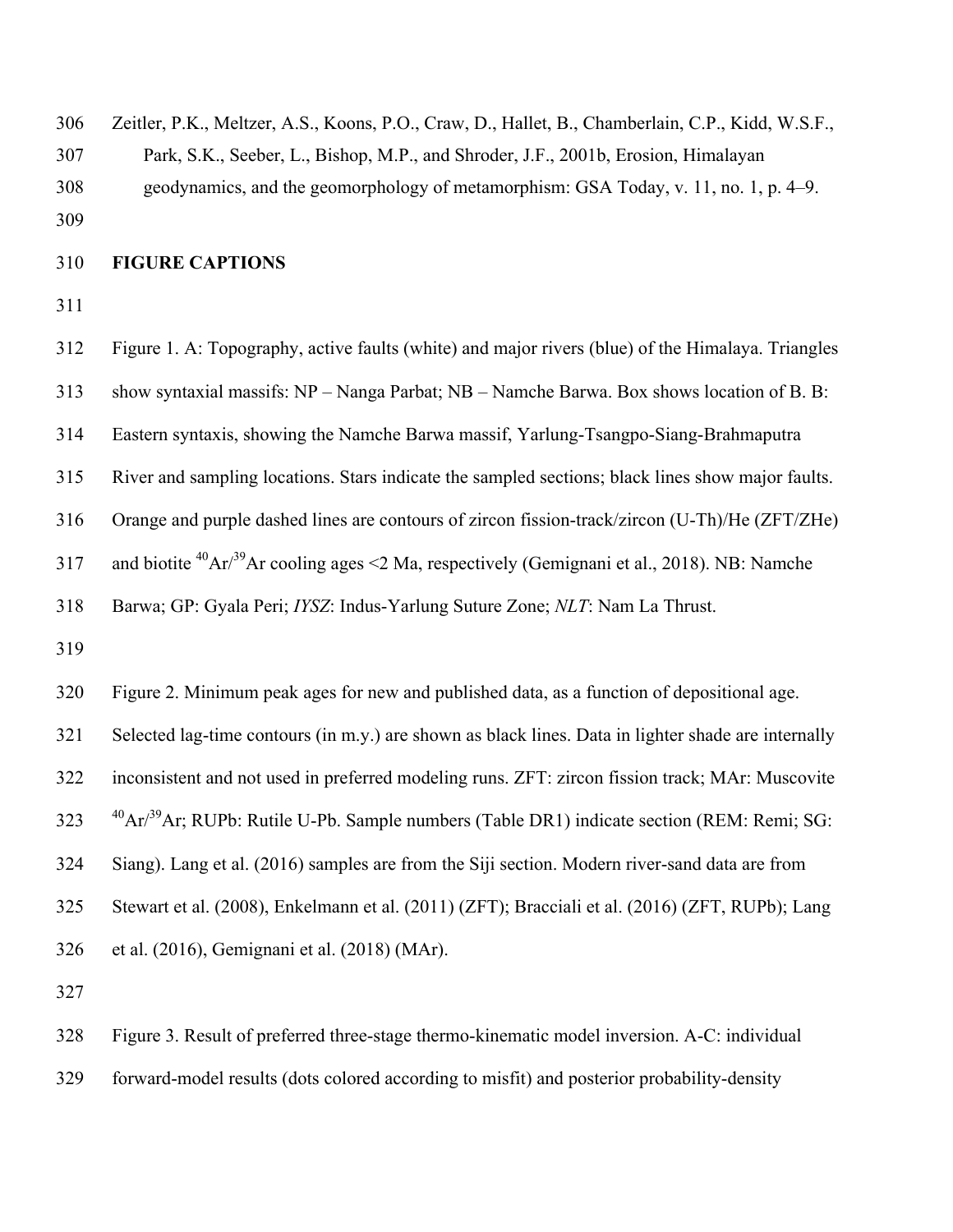| 330 | functions (pdf's) of the parameter values; A: initial exhumation rate versus intermediate           |
|-----|-----------------------------------------------------------------------------------------------------|
| 331 | exhumation rate; B: final exhumation rate versus intermediate exhumation rate; C: onset time        |
| 332 | versus acceleration time. Crosses in scatterplots and thick lines in pdf's indicate most likely     |
| 333 | parameter values, indicated next to pdf with 1o uncertainty; stars indicate best-fit model          |
| 334 | parameters (in parentheses next to pdf). D: fit of the best-fit model (colored lines; orange: ZFT;  |
| 335 | purple: MAr; blue: RUPb) to the data (colored symbols with error bars).                             |
| 336 |                                                                                                     |
| 337 | Figure 4. Indus and Yarlung-Tsangpo-Siang River profiles. Zones of rapid uplift and exhumation      |
| 338 | in the Nanga Parbat-Haramosh (NPHM) and Namche Barwa (NBM) massifs are shown as grey                |
| 339 | boxes with bounding faults $(F)$ in black. The edge of the morphologic Tibetan plateau is           |
| 340 | indicated with a vertical arrow. The thickness of Quaternary alluvial sediments (yellow)            |
| 341 | upstream of Namche Barwa is from Wang et al. (2014); inferred pre-Quaternary profile indicated      |
| 342 | with dashed line. Inset (modified from Koons et al., 2013) shows modeled river profile (solid       |
| 343 | line) and rock uplift (dashed) after 0.5 m.y. for a river incising a 3-km high plateau bounded by a |
| 344 | zone of anticlinal uplift (grey), for maximum uplift rates of 0 (black), 5 (blue) and 11 (red)      |
| 345 | mm/yr. Arrows indicate morphologic edge of plateau.                                                 |
| 346 |                                                                                                     |

<sup>1</sup> GSA Data Repository item 202Xxxx, Methods descriptions, analytical data and inversion results, is available online at www.geosociety.org/pubs/ft20XX.htm, or on request from editing@geosociety.org.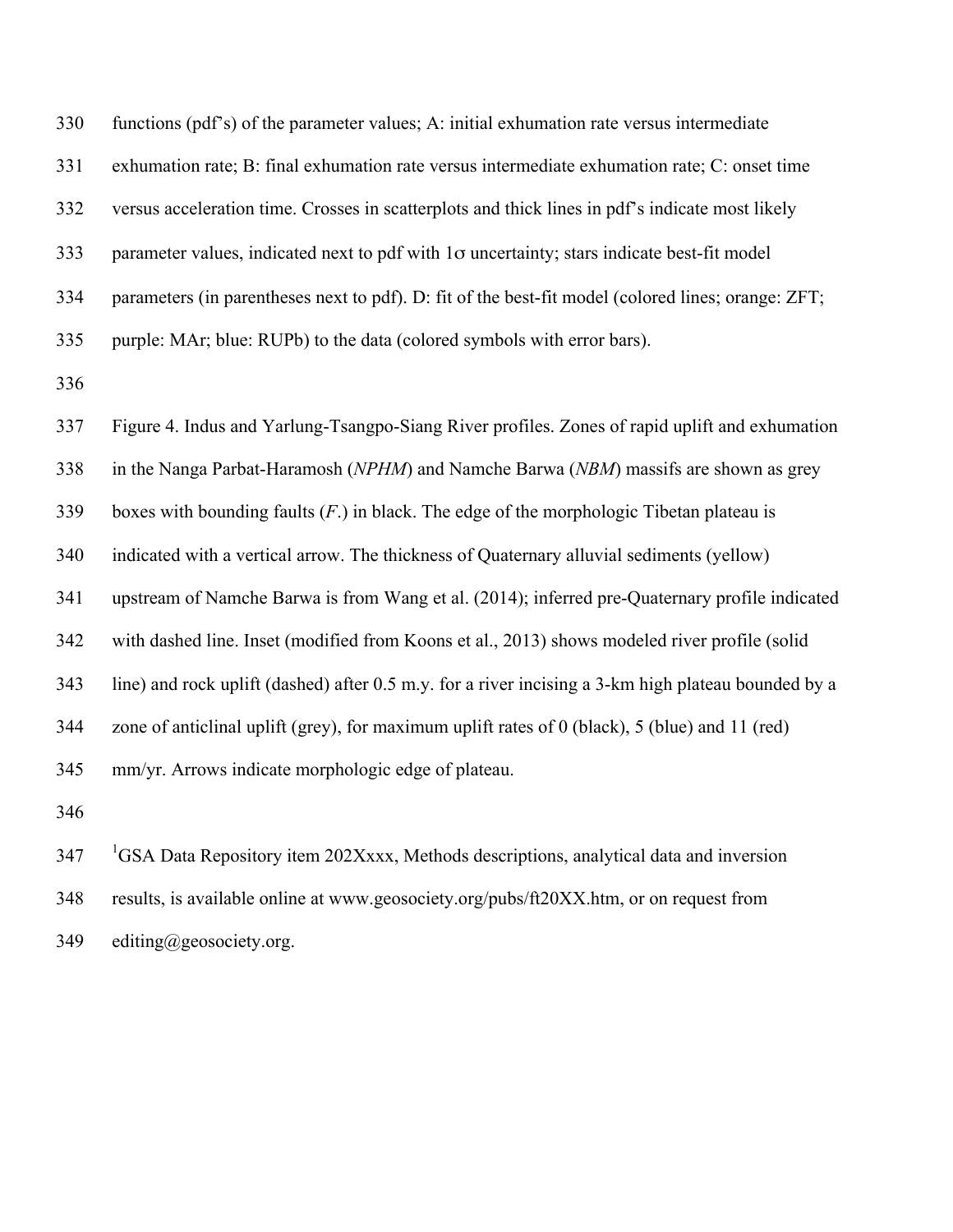# Figure 1

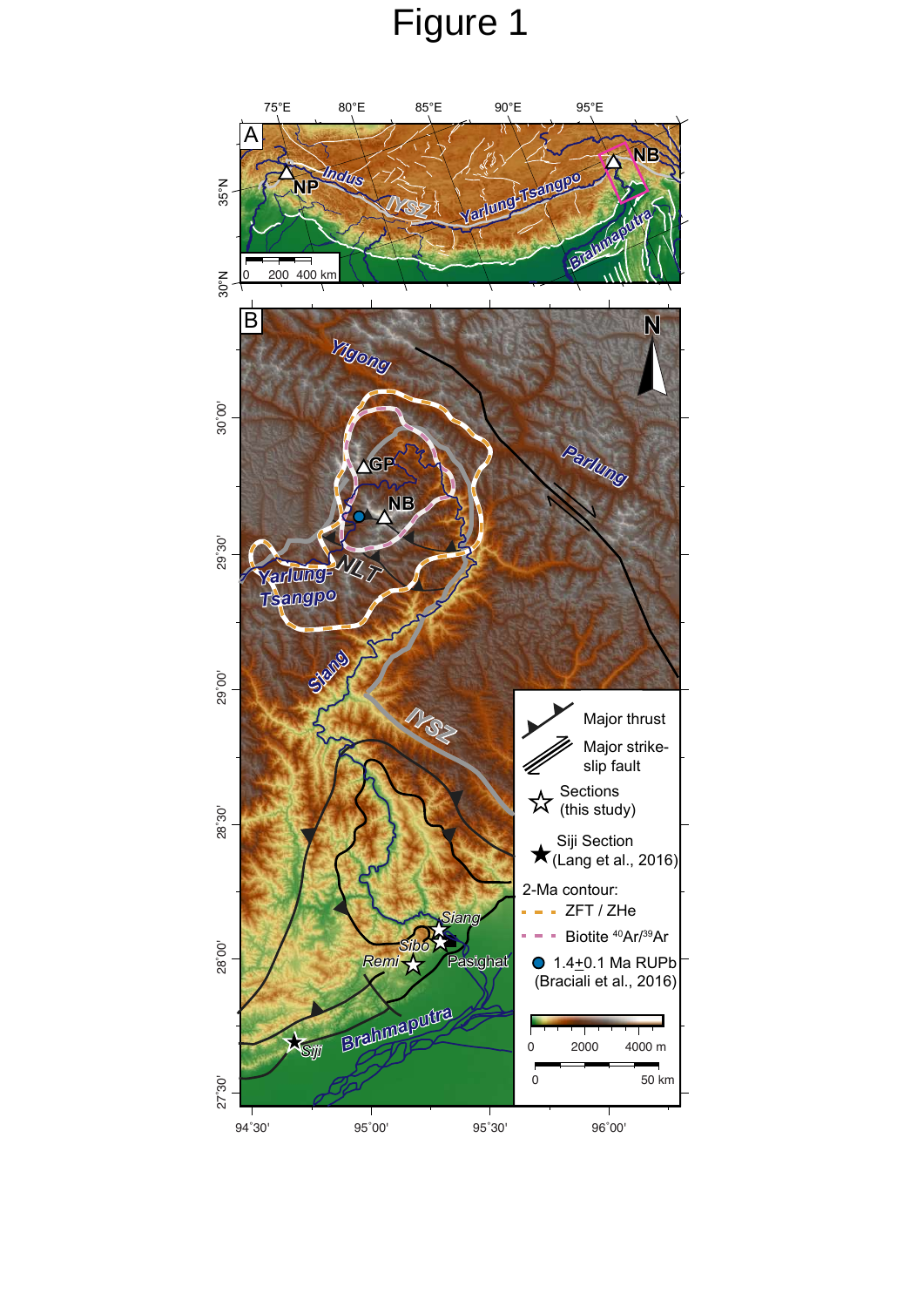# Figure 2

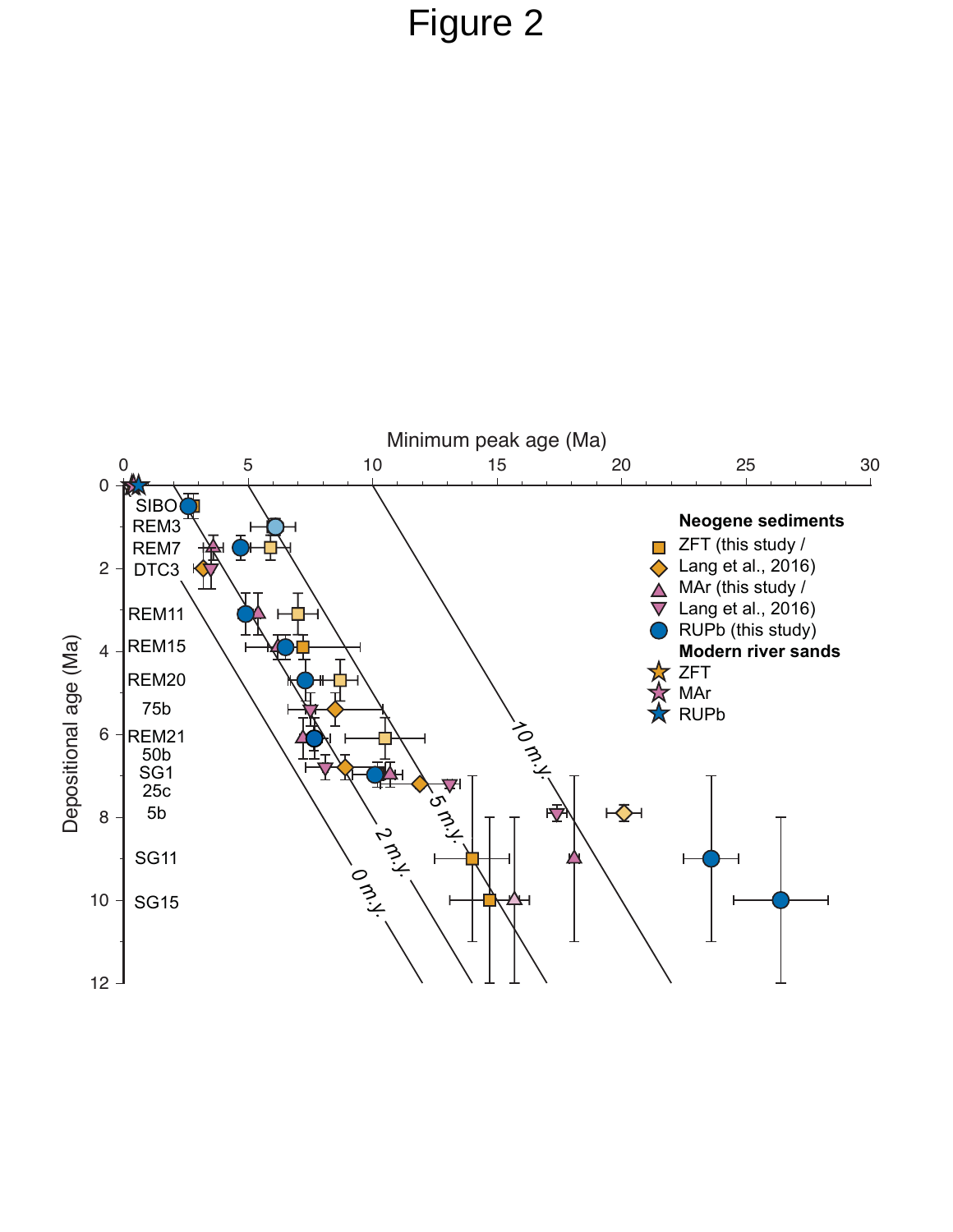